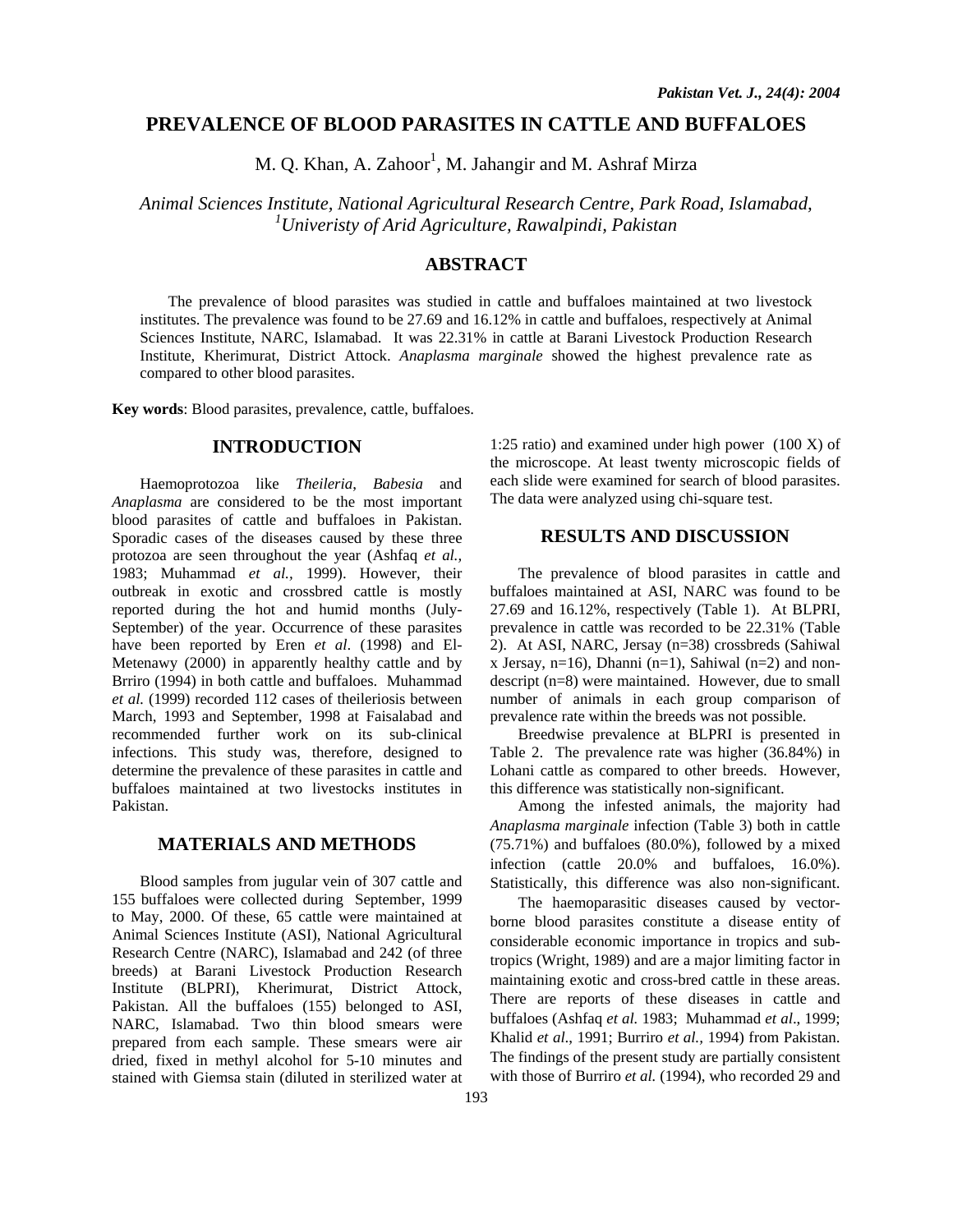| National Agricultural Research Centre, Islamabad |               |              |         |  |
|--------------------------------------------------|---------------|--------------|---------|--|
| <b>Species</b>                                   | <b>Adults</b> | Young-stock* | Total   |  |
| Cattle                                           | 12/39         | 6/26         | 18/65   |  |
|                                                  | (30.76)       | (23.07)      | (27.69) |  |
| <b>Buffaloes</b>                                 | 15/65         | 10/90        | 25/155  |  |
|                                                  | (23.07)       | (11.11)      | (16.12) |  |

**Table 1: Prevalence of blood parasites in different age groups of cattle and buffaloes at National Agricultural Research Centre, Islamabad** 

\*> 1 year to first calving Values in parenthesis are percentages

| Table 2: Prevalence of blood parasites in cattle of different breeds and age groups at |  |  |  |  |  |  |  |  |
|----------------------------------------------------------------------------------------|--|--|--|--|--|--|--|--|
| <b>Barani Livestock Production Research Institute Kherimurat, District Attock</b>      |  |  |  |  |  |  |  |  |

| <b>Breeds</b>                              | <b>Adults</b> | *Young-stock                                   | <b>Total</b> |  |
|--------------------------------------------|---------------|------------------------------------------------|--------------|--|
| Red Sindhi                                 | 7/41          | 3/18                                           | 10/59        |  |
|                                            | (17.07)       | (16.66)                                        | (16.94)      |  |
| Dhanni                                     | 4/27          | 6/25                                           | 10/52        |  |
|                                            | (14.81)       | (24.00)                                        | (19.23)      |  |
| Lohani                                     | 12/24         | 9/33                                           | 21/57        |  |
|                                            | (50)          | (27.27)                                        | (36.84)      |  |
| Crossbred                                  | 8/21          | 5/46                                           | 13/67        |  |
|                                            | (38.10)       | (10.86)                                        | (19.40)      |  |
| <b>Others</b>                              | 0/7           |                                                | 0/7          |  |
|                                            |               |                                                | (0.00)       |  |
| Total                                      | 31/120        | 23/122                                         | 54/242       |  |
|                                            | (25.83)       | (18.85)                                        | (22.31)      |  |
| <b><i>x. A consulta float and data</i></b> |               | $\lambda$ /aluga in navanthagia ara-navantanga |              |  |

 $>$ 1 year to first calving Values in parenthesis are percentages.

**Table 3: Distribution of different blood parasite species in cattle and buffaloes at National Agricultural Research Centre (NARC), Islamabad and Barani Livestock Production Research Institute (BLPRI), Kherimurat, District Attock** 

| <b>Species</b>                           | Anaplasma marginale | Babesia spp. | Theileria annuleta | <b>Mixed infection</b> |
|------------------------------------------|---------------------|--------------|--------------------|------------------------|
| <b>Cattle</b>                            |                     |              |                    |                        |
| <b>NARC</b>                              | 12                  |              |                    | 4                      |
|                                          | (66.66)             | (5.55)       | (5.55)             | (22.22)                |
| <b>BLPRI</b>                             | 41                  |              |                    | 10                     |
|                                          | (75.92)             | (1.85)       | (3.70)             | (18.5)                 |
| Total                                    | 53                  |              |                    | 14                     |
|                                          | (75.71)             | (2.85)       | (1.42)             | (20.00)                |
| <b>Buffaloes</b>                         |                     |              |                    |                        |
| <b>NARC</b>                              | 20                  |              |                    | 4                      |
|                                          | (80.00)             |              | (4.00)             | (16.00)                |
| $\cdot$ $\cdot$ $\cdot$<br>$\sim$ $\sim$ |                     |              |                    |                        |

Values in parenthesis are percentages.

45% incidence of blood parasites in cattle and buffaloes, respectively. The higher rate of prevalence of *Anaplasma marginale* as compared to other blood parasites recorded in the present study is also in agreement with the findings of Burriro *et al*. (1994). It could be concluded from the present study that our local animals harbour a sub-clinical infection of blood parasites. Further studies are needed on a broader scale so as to determine the ill effects of such sub-clinical infections, if any.

#### **REFERENCES**

- Ashfaq, M., M. Ajmal and S. Ahmad, 1983. An outbreak of theileriosis in crossbred neonate calves. Pakistan Vet. J., 3: 44-46.
- Burriro, S. N., M. S. Phullan, A.H. Arijo and A. B. Memon, 1994. Incidence of some haemoprotozoans in *bos-indicus* and *Bubalis bubalis* in Hyderabad. Pakistan Vet. J., 14: 28-29.